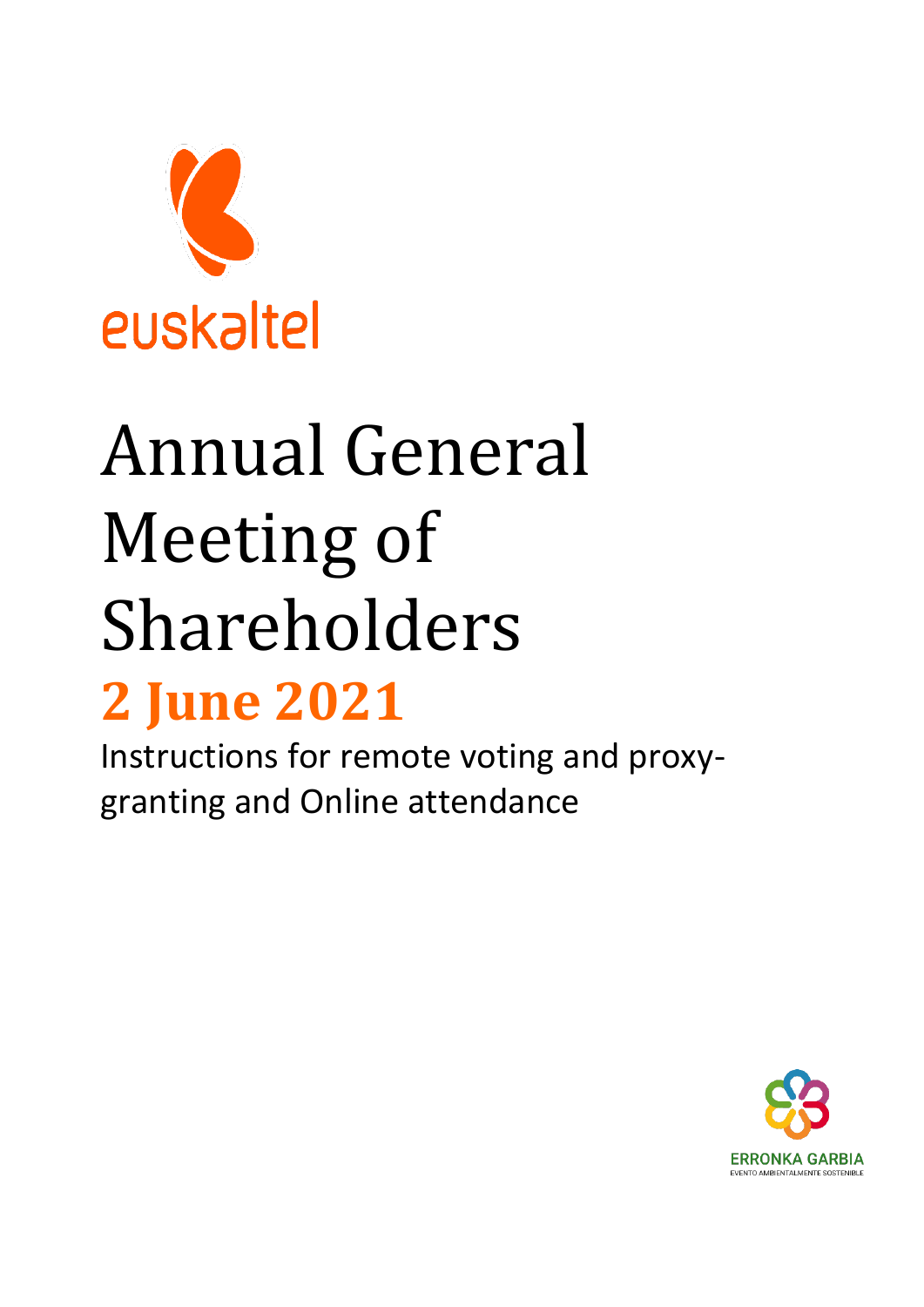

# **INSTRUCTIONS FOR VOTING AND PROXY-GRANTING BY REMOTE MEANS OF COMMUNICATION AND ONLINE ATTENDANCE**

# **1. VOTING BY REMOTE MEANS OF COMMUNICATION**

Pursuant to the provisions of article 38 of the Articles of Association, article 26 of the Regulations for the General Meeting and the provisions of the Spanish Companies Act (LSC in Spanish), shareholders who are entitled to attend and vote may cast their vote remotely on the proposals relating to the items included on the Agenda prior to the holding of the Meeting as follows.

#### **1.1. Means for casting an absentee vote**

Valid remote means of communication for casting an absentee vote are as follows:

#### **(a) By delivery or post:**

To cast an absentee vote by post, shareholders must complete and sign the "Absentee Voting by Post" section of the attendance, proxy and absentee voting card issued on paper by the IBERCLEAR participant in which their shares are deposited.

Once the "Absentee Voting by Post" section of the attendance, proxy and absentee voting card is completed and signed (by hand), the shareholder may deliver the card or send it by post or equivalent courier service to the following address: Parque Tecnológico-Teknologi Elkartegia, Edificio 809, C.P. 48160, Derio, Bizkaia (Biscay).

If the attendance card issued by the IBERCLEAR participant does not include a section for "Absentee Voting by Post" or it is incomplete, a shareholder wishing to cast an absentee vote by post may also download and print out the Absentee Voting Card from the Company's website [\(www.euskaltel.com\)](http://www.euskaltel.com/), completing and signing it together with the document showing ownership of the shares issued by the depositary thereof and a photocopy of the shareholder's national identity document or passport, and if the shareholder is a legal entity, a photocopy of a powerof-attorney showing that the individual signing the attendance card has sufficient powers and a copy of this individual's national identity document.

Once both documents have been completed and signed (by hand), the shareholder may deliver them or send them by post or equivalent courier service to: Parque Tecnológico-Teknologi Elkartegia, Edificio 809, C.P. 48160, Derio, Bizkaia (Biscay).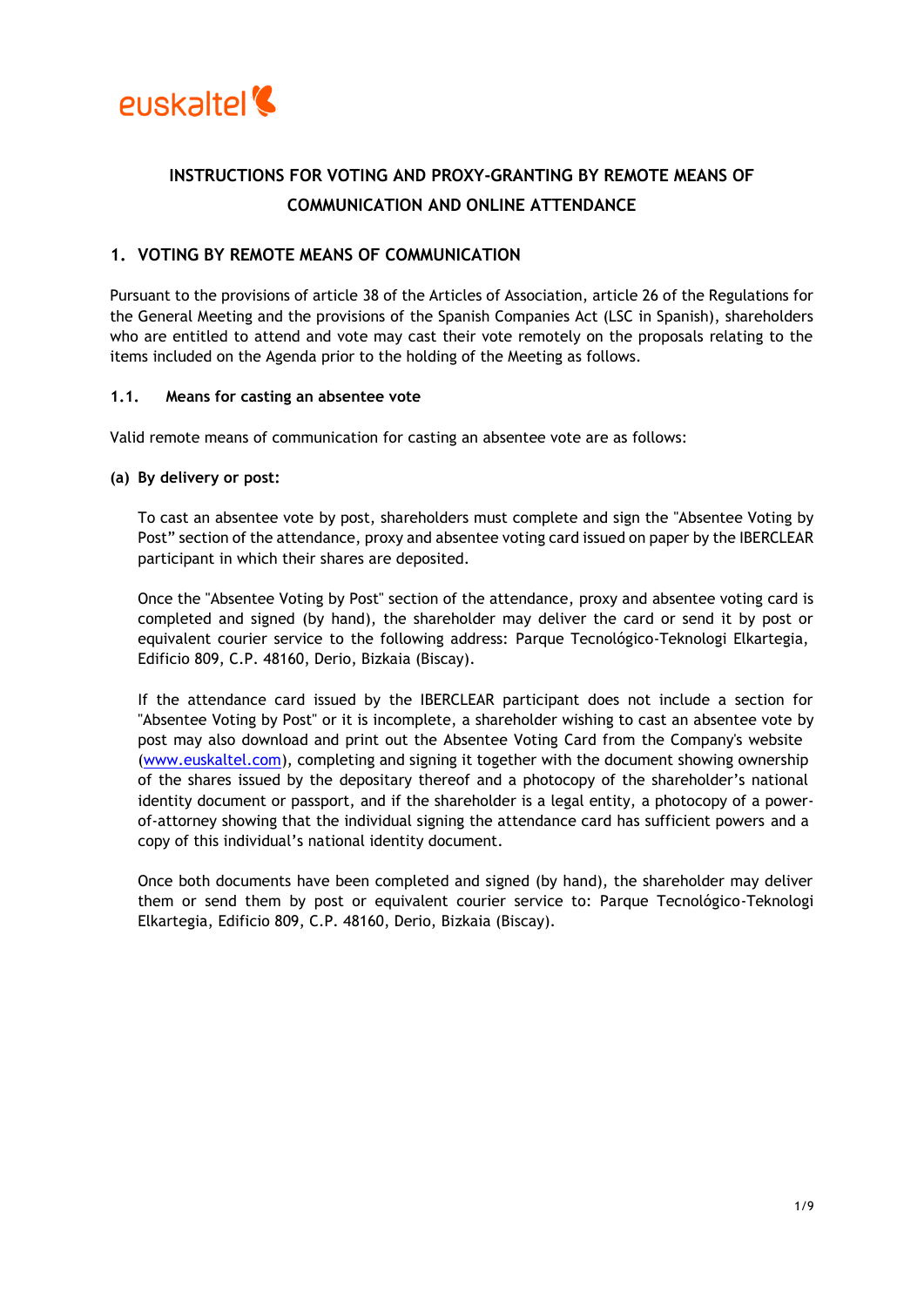

## **(b) Electronic means:**

To cast an absentee vote by electronic means, EUSKALTEL, S.A.'s shareholders must do so on the Company's website [\(www.euskaltel.com\)](http://www.euskaltel.com/), accessing the Shareholders and Investors 2021 General Meeting, Proxy, Electronic Voting and Registering for Online attendance section.

Pursuant to the Articles of Association and the Regulations for the General Meeting, the mechanism for casting a vote by electronic means must provide due guarantees of the authenticity and identification of the shareholder exercising the right to vote. The guarantees deemed appropriate by the Board of Directors to ensure the authenticity and identification of the shareholder exercising their right to vote are the electronic signature and the advanced electronic signature, in the terms provided for in Regulation (EU) No. 910/2014 of the European Parliament and of the Council of 23 July 2014, on electronic identification and trust services for electronic transactions in the internal market and repealing Directive 1999/93/EC and Act 6/2020, of 11 November, regulating certain aspects of electronic trust services, provided they are based on a recognised electronic certificate that has not been revoked and issued by the Spanish Public Certification Authority (*Autoridad Pública de Certificación Española - CERES*), which is part of the Spanish Royal Mint (*Fábrica Nacional de Moneda y Timbre*).

Before the end of the vote casting period, the shareholder may use the Company's website to check or revoke the electronic vote cast in advance by following the instructions for this purpose set out on the website.

# **1.2. Specific rules for voting by remote means of communication**

To be valid, a vote cast by any of the aforementioned means of remote communication (postal or electronic) must be received by the Company before 24:00 on the day immediately before the day set for the holding of the General Meeting of Shareholders on first call, i.e. before 23:59 on 1 June 2021. Otherwise, the remote vote shall be deemed to have not been cast.

Shareholders who cast their absentee votes in the terms set out in the Articles of Association and in the Regulations for the General Meeting shall be considered present for the purposes of establishing a quorum for the General Meeting. Previously cast absentee votes shall therefore be deemed revoked and those cast afterwards shall be deemed to have not been cast.

An absentee vote may only be cancelled: (i) by subsequent express revocation made by the same means used to cast the vote within the deadline established for such purpose, (ii) by the shareholder who has cast the vote attending the meeting, or (iii) by transferring the shares giving the right to vote (of which the Company is aware) prior to the date provided for the holding of the Meeting.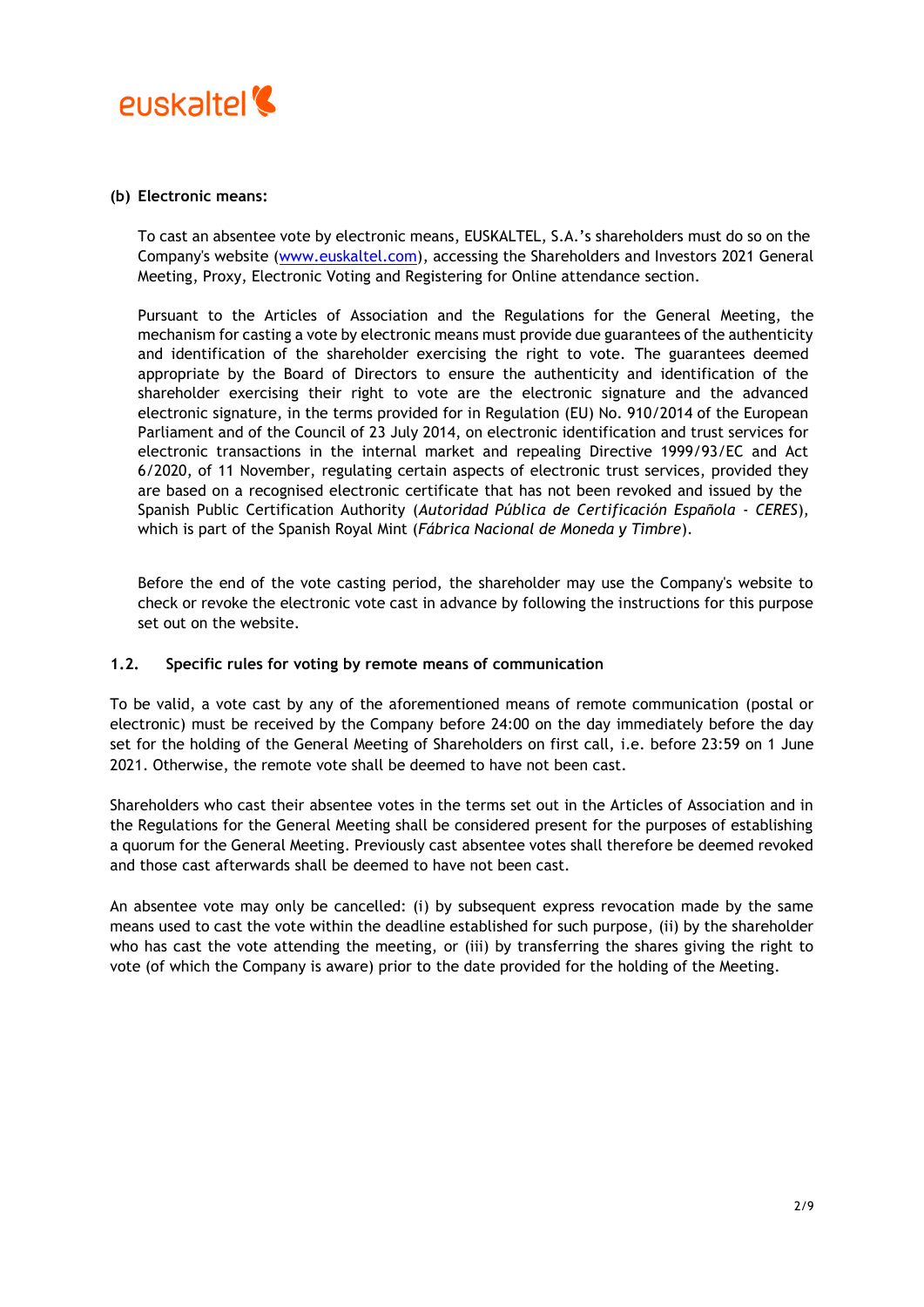

# **2. PROXY-GRANTING BY REMOTE MEANS OF COMMUNICATION**

Pursuant to article 32 of the Articles of Association, article 13 of the Regulations for the General Meeting, and the terms of the Spanish Companies Act (LSC), all shareholders who are entitled to attend may be represented at the General Meeting by another person, even if this other person is not a shareholder of the Company, by complying with the requirements and formalities established by Law, the Articles of Association and the Company's other internal regulations to the extent applicable, in accordance with the following instructions.

#### **2.1. Means of granting a proxy**

Valid remote means of communication for granting a proxy are as follows:

#### **(a) By delivery or post:**

To grant a proxy by post, shareholders must complete and sign (by hand) the "Proxy" section of the attendance card issued on paper by the IBERCLEAR participant in which their shares are deposited, or the card issued by the Company.

The shareholder may deliver the duly completed and signed card or send it by post or equivalent courier service to: Parque Tecnológico-Teknologi Elkartegia, Edificio 809, C.P. 48160, Derio, Bizkaia (Biscay).

The proxy will not be deemed valid if it is not accepted by the proxy representative. The proxy representative may sign the attendance card in the space provided for this purpose. The proxy representative may only exercise the right to vote by personally attending the Meeting, without prejudice to the provisions for online attendance. On the day and in the place for holding the Annual General Meeting of Shareholders, the designated proxy representatives must identify themselves using their national identity document or passport and must produce a copy of the proxy granted so that the Company can verify it.

# **(b) Electronic means:**

To grant a proxy by electronic means, EUSKALTEL, S.A.'s shareholders must do so on the Company's website [\(www.euskaltel.com\)](http://www.euskaltel.com/), accessing the Shareholders and Investors 2021 General Meeting, Proxy, Electronic Voting and Registering for Online attendance section.

Pursuant to the Articles of Association and the Regulations for the General Meeting, the mechanism for granting a proxy by electronic means must provide due guarantees of the authenticity and identification of the shareholder exercising the right to vote. The guarantees deemed appropriate by the Board of Directors to ensure the authenticity and identification of the shareholder exercising their right to vote are the electronic signature and the advanced electronic signature, in the terms provided for in Regulation (EU) No. 910/2014 of the European Parliament and of the Council of 23 July 2014, on electronic identification and trust services for electronic transactions in the internal market and repealing Directive 1999/93/EC and Act 6/2020, of 11 November, regulating certain aspects of electronic trust services, provided they are based on a recognised electronic certificate that has not been revoked and issued by the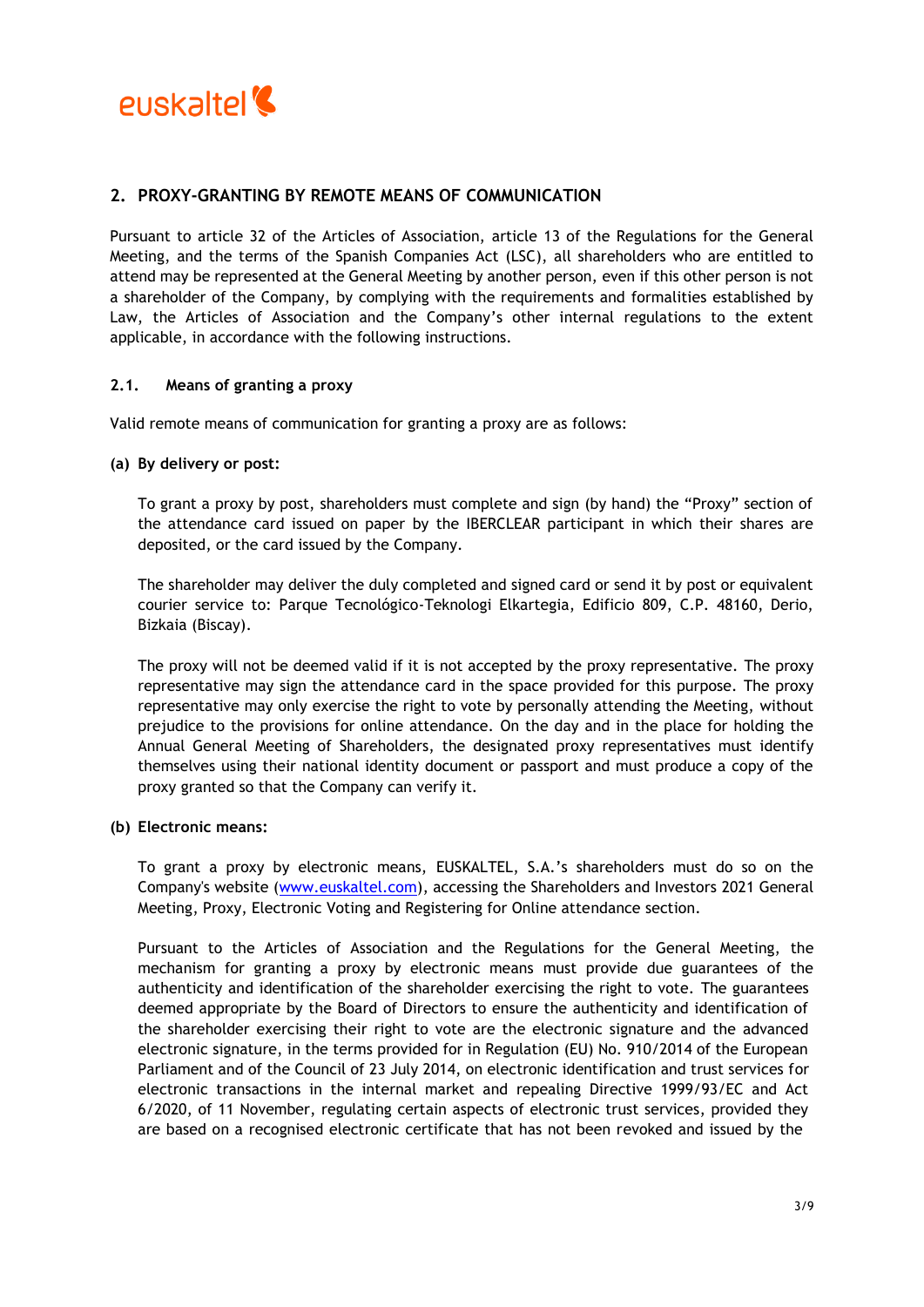

Spanish Public Certification Authority (*Autoridad Pública de Certificación Española - CERES*), which is part of the Spanish Royal Mint (*Fábrica Nacional de Moneda y Timbre*).

A shareholder who grants their proxy by electronic means undertakes to notify the appointed proxy representative of the proxy granted.

Before the end of the proxy granting period, the shareholder may use the Company's website to check or revoke the electronic proxy granted in advance by following the instructions for this purpose set out on the website.

#### **2.2. Rules for granting a proxy by remote means of communication**

To be valid, a proxy granted by any of the aforementioned means of remote communication (postal or electronic) must be received by the Company before 24:00 on the day before the day set for the holding of the General Meeting of Shareholders on first call, i.e., before 23:59 on 1 June 2021. Otherwise, the proxy shall be deemed to have not been granted.

Shareholders who grant a proxy by post or remote electronic means are obliged to notify the proxy representative of the proxy granted in his/her favour. If a proxy is granted to a director or to the Secretary of the Company's Board of Directors, this notification will have been understood to have taken place when the Company receives the proxy by post or electronic means.

On the day and at the location of the Meeting, notwithstanding the provisions for online attendance, the proxies must identify themselves by presenting their national identity document or any other current official document generally accepted for these purposes. Prior to this, and so that the Company can verify the proxy granted in his/her favour within the established timeframe, they must send a printed copy of the proxy duly signed by the proxy representative and the represented shareholder and, if applicable, the power of attorney.

The proxy representative may only exercise the right to vote on behalf of the represented shareholder by personally attending the Meeting, without prejudice to the provisions for online attendance. The proxy can always be revoked. Attendance by the shareholder at the General Meeting implies the revocation of any proxy, whatever the date thereof.

Furthermore, proxies granted after the casting of an absentee vote shall be deemed to have not been granted.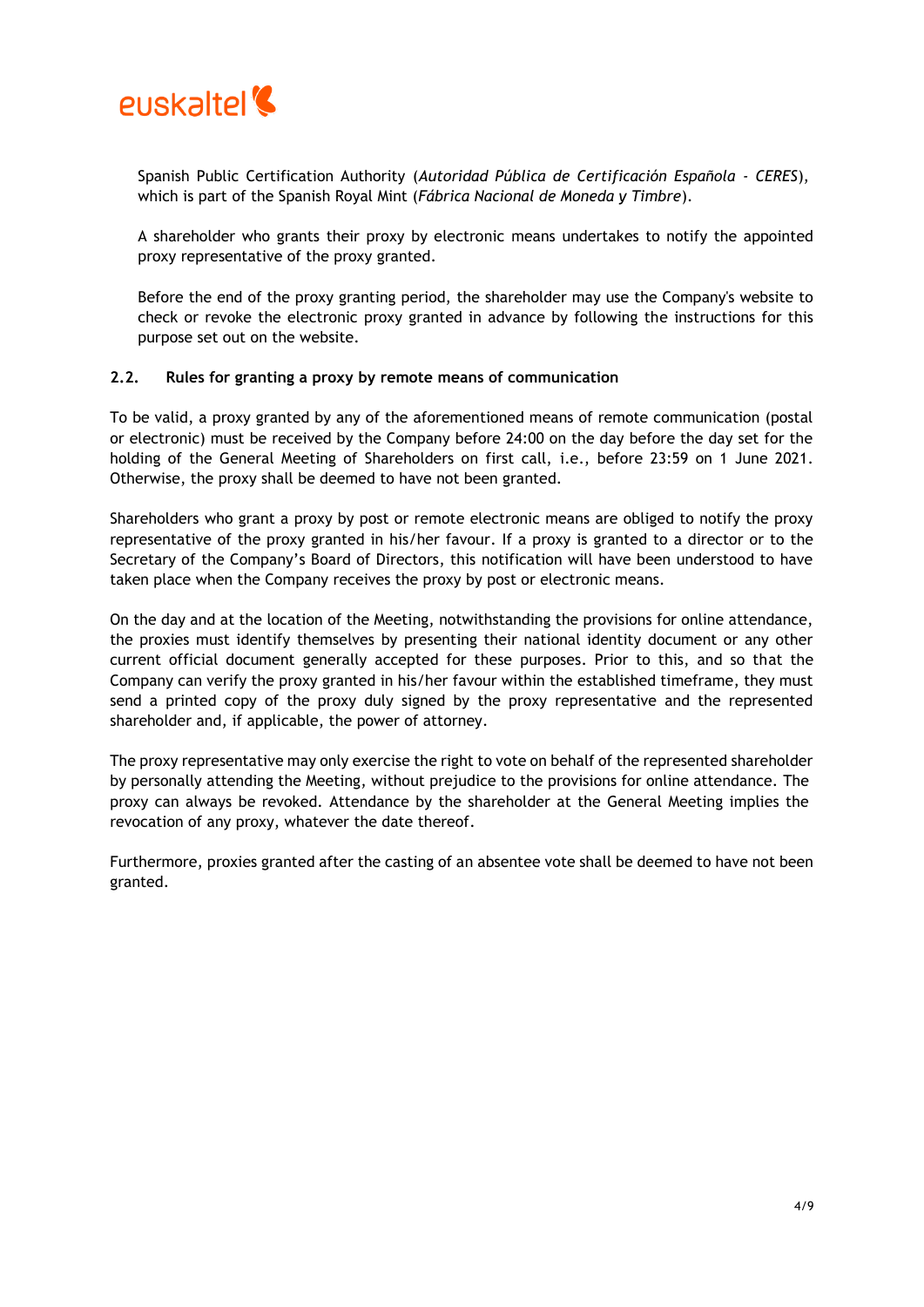

# **3. RULES OF PRIORITY AND OTHER PROVISIONS**

**3.1. Rules of preference between proxy-granting, absentee voting and attendance at the General Meeting**

#### **3.1.1. Priority between proxy-granting, absentee voting and attendance in person**

- (i) The attendance in person or, where appropriate, the online attendance at the General Meeting of a shareholder who has previously granted a proxy or cast an absentee vote, whatever the means used, shall cancel this proxy or vote.
- (ii) A vote, whatever the means used to cast it, shall cancel any proxy, whether prior (which shall be deemed revoked) or subsequent (which shall be deemed to have not been granted).

#### **3.1.2. Priority in the event of various proxies or votes cast by remote means of communication**

- (i) If a shareholder validly grants a proxy by electronic means and also using the attendance, proxy and absentee voting card printed and issued by the entity or entities in charge of maintaining the book-entry register or by the Company, the latter shall prevail over the proxy granted by electronic means, regardless of the respective dates on which they were granted.
- (ii) Without prejudice to other specific rules, if a shareholder validly grants several proxies or casts several votes by electronic means, the last proxy granted or the last vote cast that has been received by the Company within the established deadline shall prevail.

# **3.2. Co-ownership**

In the case of co-ownership of shares, for the purposes of LSC section 126, it shall be presumed that the co-owner who votes or grants a proxy by remote means of communication has been appointed by the other co-owners to exercise the rights deriving from the shares.

# **3.3. Other provisions**

Both proxies and absentee votes shall be cancelled by any transfer of the shares of which the Company becomes aware.

The electronic document completed by a shareholder (on the Company's website) and authorised with the shareholder's recognised electronic signature shall be deemed an unalterable electronic copy of the attendance and proxy card for the purposes of the Regulations for the General Meeting and the Articles of Association for granting a proxy and casting a vote by electronic means.

A shareholder who grants a proxy by post or electronic means and does not mark some or all of the boxes for giving voting instructions with respect to the items on the Agenda shall be understood to want to vote in favour of the proposals made by the Board of Directors.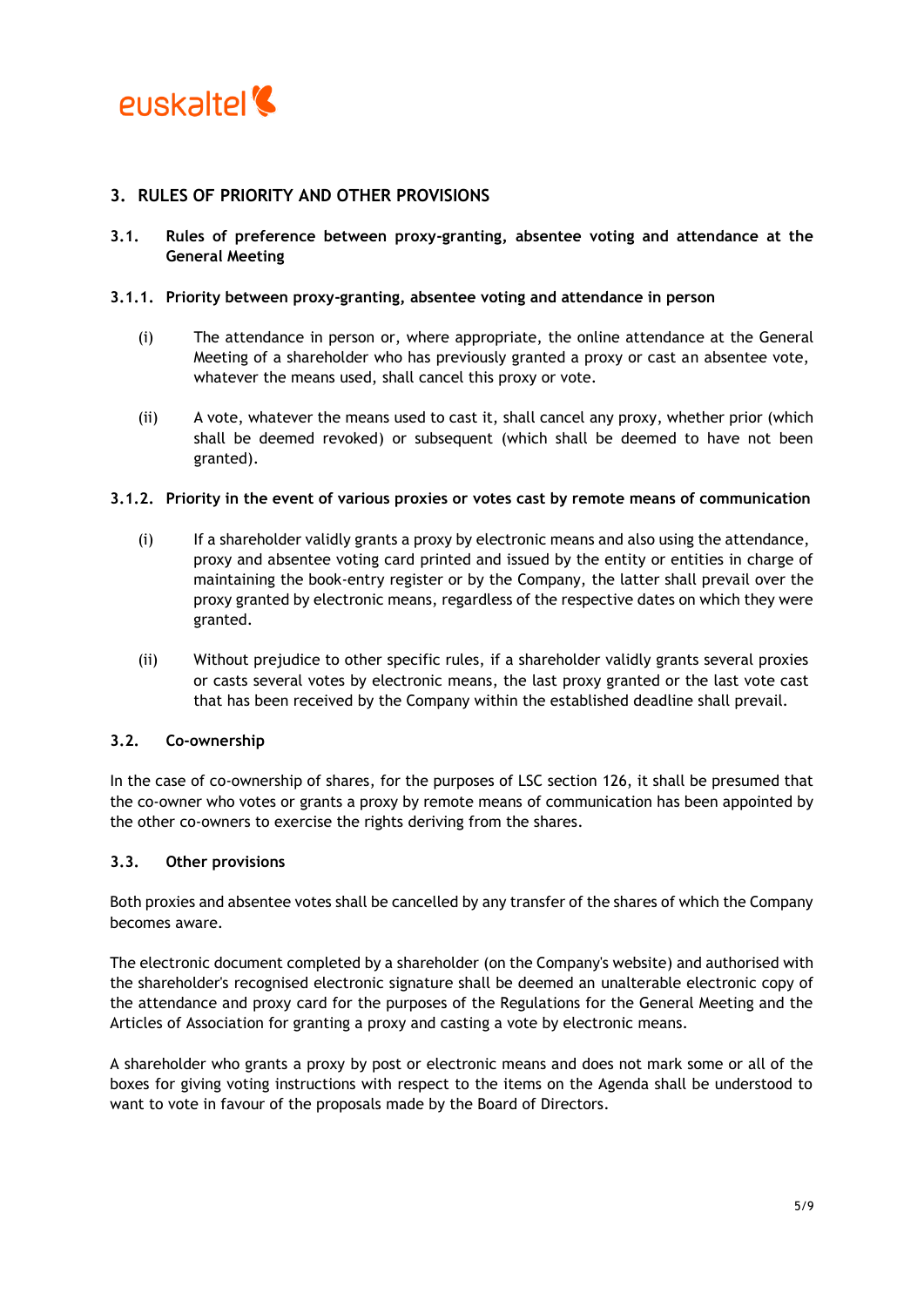

Likewise, a shareholder who casts a vote by post or electronic means and does not mark some or all of the boxes for indicating the vote with respect to the items on the Agenda, shall be understood to want to vote in favour of the proposals made by the Board of Directors.

Furthermore, the validity of the proxy granted and the vote cast by remote means of communication is subject to verification (using the file provided by Sociedad de Gestión de los Sistemas de Registro, Compensación y Liquidación de Valores, S.A.U. (IBERCLEAR)) on shareholder status. If there is a difference between the number of shares communicated by the shareholder granting the proxy or casting their vote by remote means of communication and the number appearing in the book-entry registers communicated by IBERCLEAR, the number of shares provided by this latter institution shall be deemed valid for quorum and voting purposes, unless proved otherwise.

The Company will make available to shareholders on its website the forms that must be used to vote by proxy and remotely.

Shareholders shall be exclusively responsible for the custody of their electronic signature for voting or granting proxies electronically.

# **3.4. Technical incidents**

The Company reserves the right to modify, suspend, cancel, restrict or adopt measures that it deems most appropriate in relation to the mechanisms for online attendance, casting of votes in advance and remote proxy-granting by post or electronic means when so advised or required for technical or security reasons.

The Company shall not be liable for damages caused to shareholders or other persons as a result of power surges, failures, fallen lines, connection failures, malfunctioning of the postal service or similar events beyond its control that prevent the use of mechanisms for online attendance, casting of votes in advance and remote proxy-granting.

All of the foregoing is without prejudice to the adoption of the most appropriate measures based on the particular circumstances of each situation, including any temporary suspension or extension of the Annual General Meeting of Shareholders, if required to ensure the full exercise of rights by the shareholders or their proxy representatives.

#### **3.5. Special rules**

Shareholders who are legal entities and not resident in Spain must contact the Shareholder Services Department at [accionista@euskaltel.com](mailto:accionista@euskaltel.com) to check the possibility of adapting, if appropriate, and with the proper guarantees, the mechanisms for remote voting and proxy-granting to their specific circumstances.

Furthermore, if the shareholder is a legal entity, it must notify the Company of any change in or revocation of the powers held by its proxy representative, and the Company does not accept any liability until such notice is provided.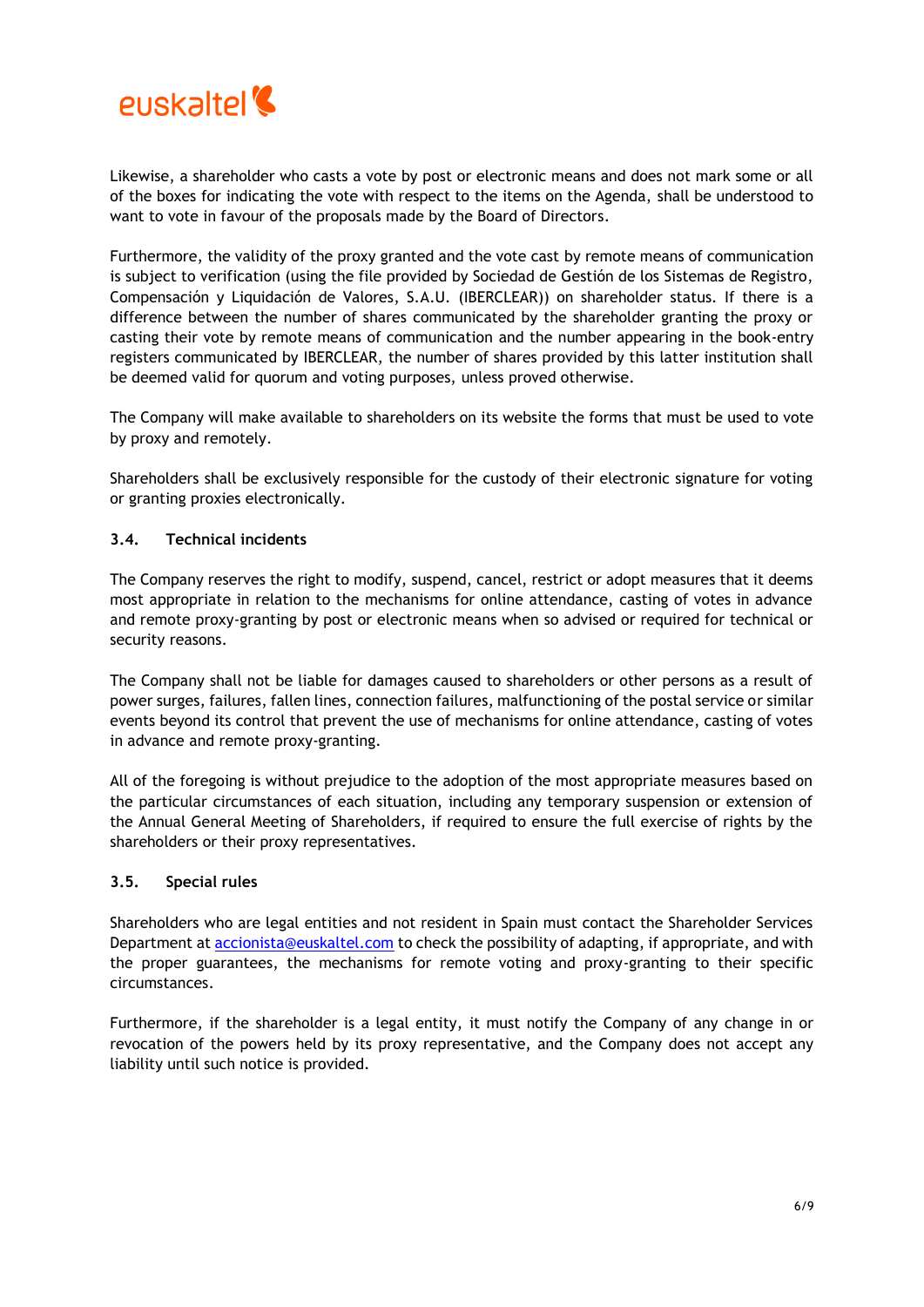

## **4. ONLINE ATTENDANCE**

Considering that, at the time of the call to the Annual General Meeting of Shareholders, there is a continued health risk associated with the spread of the SARS-CoV-2 coronavirus, which transmits the disease known as "COVID-19", the Company's Board of Directors has resolved to hold the Annual General Meeting of Shareholders behind closed doors, exclusively online.

In accordance with articles 28, 31 and 38 of the Articles of Association and the Additional Provision of the Regulations for the General Meeting of Shareholders, shareholders may attend and vote at the General Meeting of Shareholders in real time via remote means.

a. **Pre-registration:** Shareholders who wish to attend online must access the corporate website between 00:00 on 19 May 2021 and 23:59 on 1 June 2021 using the "Electronic proxy and voting and Registration for online attendance" link located in the "General Meeting of Shareholders 2 June 2021" section and register as indicated therein, identifying themselves using their national electronic identity document or electronic certificate issued by the Spanish Public Certification Authority (CERES), which is part of the Spanish Royal Mint (Fábrica Nacional de Moneda y Timbre).

If the individual wishing to attend online is a proxy, the powers granted to this person must have been done so prior to their registration using any of the procedures established in this notice of call or must be verified by sending the proxy card in advance to the e-mail address [accionista@euskaltel.com](mailto:accionista@euskaltel.com), up until 23:59 on 1 June 2021.

If the person appointed as proxy representative is not a shareholder, they must register in advance through the shareholders' office using the same e-mail address (accionista@euskaltel.com).

b. **Connection, attending the Meeting and voting**: The mechanisms for remote real-time attendance at the Meeting will be activated on Euskaltel's corporate website (www.euskaltel.com) at 09:45 on 2 June 2021 (on first call) or, if applicable, at 09:45 on 3 June 2021 (on second call).

A previously registered shareholder, or their proxy, must connect to the Meeting between 09:45 (as stated above) and 10:45 on 2 June 2021. If the Meeting cannot be held on first call, notification of this fact will be posted on the online attendance platform and said shareholder must connect the next day, during the same hours, to attend the Meeting on second call.

No connection will be allowed after this time. Shareholders, or their proxies, who have registered in advance and who do not subsequently connect to the meeting will not be considered to be in attendance.

After making the connection, a shareholder, or their proxy, may vote on the proposed resolutions until the end of each of the votes.

c. **Contributions and requests for information:** Shareholders may request to make contributions at the Meeting, as well as ask questions and propose resolutions in writing when registering in advance and upon logging in to the General Meeting, until 10:45 on the day of the Meeting, in the form provided in the software application that will be available on Euskaltel's corporate website. The Secretary will read aloud the contributions of the shareholders during the period